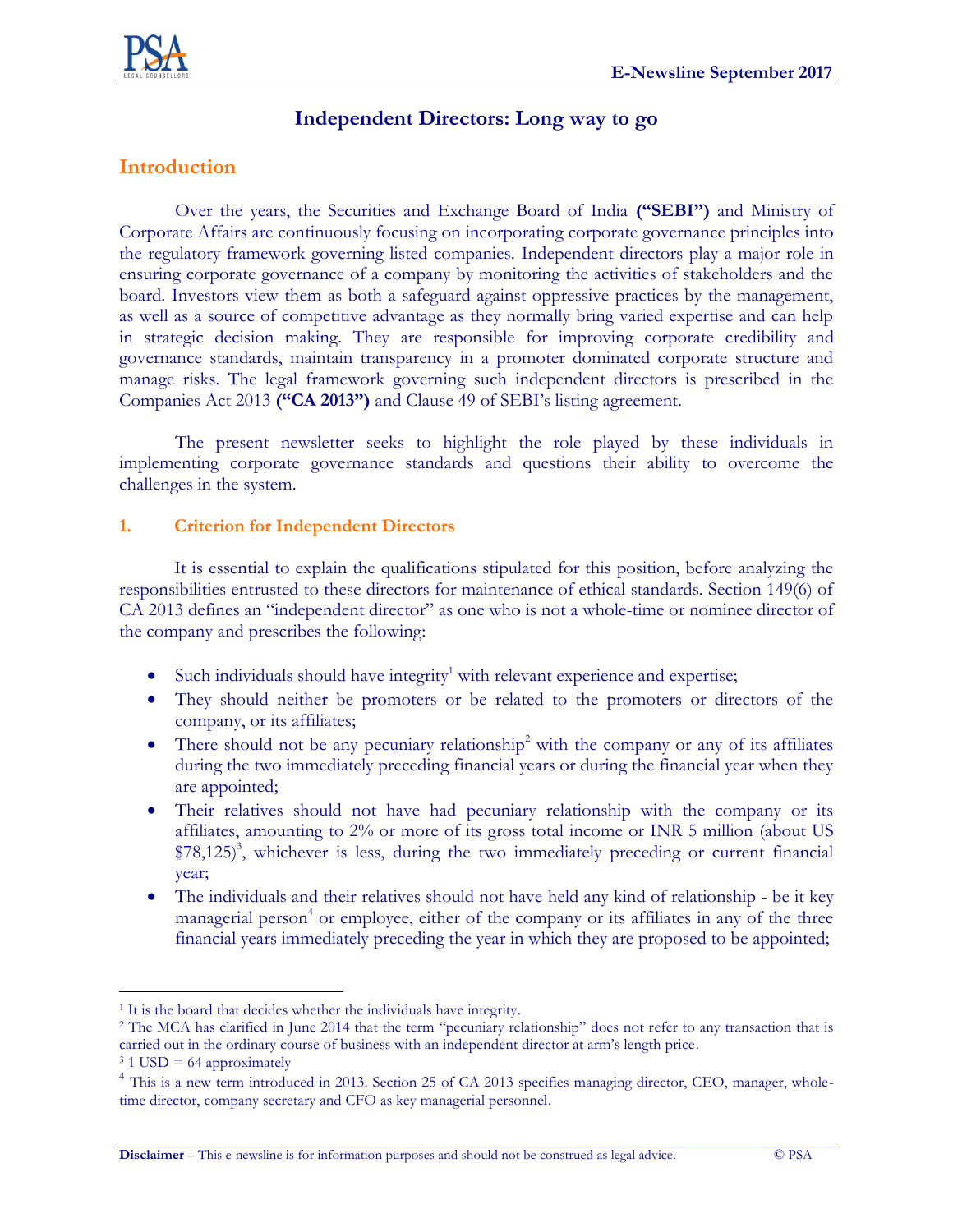

- The individuals and their relatives should not be the proprietor, partner or employee of an audit, legal or other consulting firm engaged by the company or its affiliates, where such work generates 10% or more of the gross turnover of the entity;
- Such individuals must not hold 2% of the voting rights, either by themselves or together with their relatives;
- They or their relatives must not be the Chief Executive or director of a non-profit that receives 25% or more of its receipts from the company or its affiliates.

Once a person is appointed, it is necessary that they make the necessary statutory disclosures, pursuant to section 149(7) of CA 2013 within a defined period, all of which then are public documents. Clearly, the purpose of the foregoing criterion is directed to avoid conflict of interest by the proposed nominee. From the above list, it is clear that at the time of appointment, the primary focus appears to be more on compliance with mandates of CA 2013 and SEBI regulations, coupled with amenability of the nominee with the management versus examination of competency of the individual to undertake the stringent duties. The idea ought to be that when a person is appointed and weighs in on issues at the board meetings, he/she is able to view the operations and take objective decisions which are not based on promoting vested interests, directly or indirectly.

#### **2. The Key Problem**

It would not be incorrect to state that the entire edifice of good corporate governance is dependent on the effectiveness of independent directors. Ever since the head of Satyam<sup>5</sup> made public disclosures of colluding with people internally and externally to modify and misrepresent the company's financial data, India and the world was shocked that none of the independent directors could spot the discrepancies. After the Satyam fiasco happened, efforts were made to tighten the regulatory environment, but despite everything concerns remain over the ability of such persons to take decisions in the best interest of the company and *de hors* the influence of the promoters. Even in the recent boardroom battle between Mr. Ratan Tata and Mr. Cyrus Mistry, concerns relating to independence of independent directors were raised. The latest large conglomerate to join that space is Infosys. Both the TATA group and Infosys have been considered as benchmark for good corporate governance practices in India. In fact, recently, SEBI chairman also expressed his views *"Auditors' committee is not working, independent directors are not independent and there is no stewardship code. This is a serious issue which is engaging the attention of SEBI. We will come out with more discussion soon".*

#### **2.1 SEBI Measures**

In the wake of these financial scams, SEBI has proposed serious changes to the process of removal of independent directors, currently being followed under the CA 2013.<sup>6</sup> At present, independent directors can be removed by means of an ordinary resolution, which requires only a simple majority of the shareholder votes of a company.<sup>7</sup> However, for the re-appointment of such

**Disclaimer** – This e-newsline is for information purposes and should not be construed as legal advice. © PSA

 $\overline{a}$ <sup>5</sup> One of India's largest technology companies that confronted severe problems in 2009 when its chairman admitted that he had connived to falsify the accounts.

<sup>&</sup>lt;sup>6</sup> See "Sebi seeks changes in Companies Act; independent directors' ouster may get tougher now" available at [http://economictimes.indiatimes.com/articleshow/59099740.cms?utm\\_source=contentofinterest&utm\\_medium=tex](http://economictimes.indiatimes.com/articleshow/59099740.cms?utm_source=contentofinterest&utm_medium=text&utm_campaign=cppst(last) [t&utm\\_campaign=cppst\(last](http://economictimes.indiatimes.com/articleshow/59099740.cms?utm_source=contentofinterest&utm_medium=text&utm_campaign=cppst(last) accessed on Sep 22, 2017).

<sup>7</sup> See Section 169 of CA 2013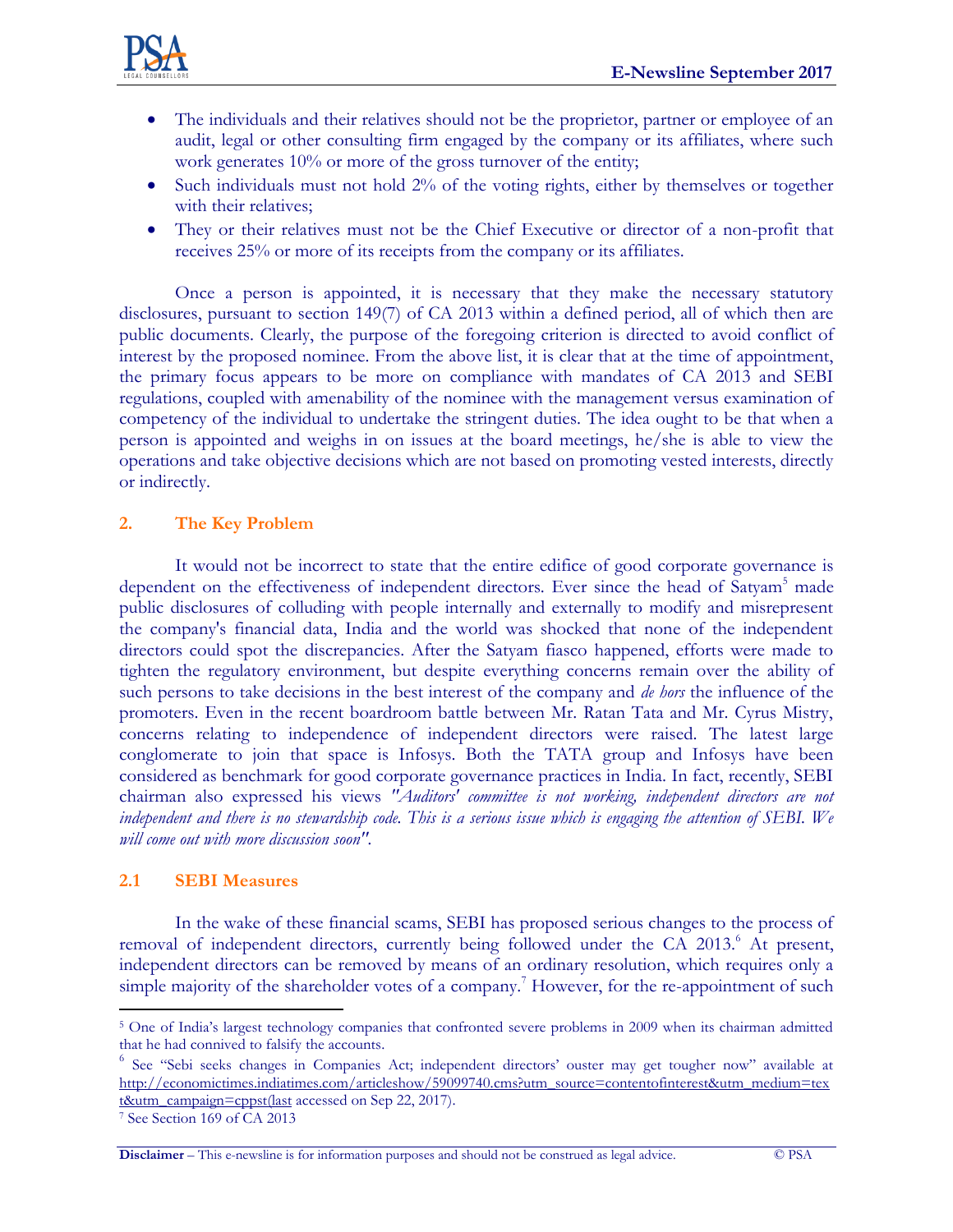

directors, a special resolution is passed requiring the votes of at least 75% or more shareholders in accordance with section 149(10) of CA 2013. SEBI wants the removal of independent directors to be done by means of a special resolution, thereby raising the bar of the votes at the shareholder level and, hopefully, effectively ensure that removal is not easy and, definitely, not at the whim of family-controlled promoters who may still be able to call the shots at the board level.

Furthermore, on January 5, 2017 the regulator furnished guidelines<sup>8</sup> for detailed evaluation of members of the board stressing on the need to have an organized and objective evaluation of their performance, based on competence, qualifications, transparency in appointment, regularity in attending meetings and other criteria. This becomes all the more important given that the term of an independent director is for five years, it is essential that selection is done with due consideration so that, once appointed, such persons can effectively contribute to the operations and growth of the company. In circumstances where independent directors are compelled to resign due to shareholder disputes, even the approach of the judiciary is to caution the companies since "independent directors play crucial role in maintaining corporate governance and the resignation of such directors at the instance of major shareholders will be detrimental to the interests of the company and its public stakeholders."<sup>9</sup>

#### **3. Code of Conduct**

 $\overline{a}$ 

For the first time, the statute prescribes a code for independent directors**.** Schedule IV of CA 2013 describes the duties to be performed by them in a way that they focus on applying best management practices and effectively comply with the spirit and letter of law. Needless to say, integrity in actions remains a crucial aspect. It is noteworthy to repeat and in India, most business groups are family-owned and controlled leading effectively to a situation where the promoters' interests often over-shadow those of other shareholders. The code imposes different obligations on the directors including, amongst others:

- satisfying themselves on the integrity of financial information by periodically reviewing flow of funds;
- scrutinize the performance of management in meeting agreed goals;
- determine appropriate levels of remuneration of key managerial persons, and play a key role in their appointment and removal

These directors also have to meet separately, once a year to evaluate the performance of members of management in an impartial manner, without any fear or inhibition.<sup>10</sup> This means that due attention has to be given to the selection of an individual who has the ability to provide specialist skills, possesses a questioning mind as well as a vision of a leader. While it is necessary to see that the independent director conforms with the code, yet it is even more critical that the individual should have the necessary skill sets and a conviction to remain firm with a certain articulated position, despite the pressures to change a stance.

**Disclaimer** – This e-newsline is for information purposes and should not be construed as legal advice. © PSA

<sup>&</sup>lt;sup>8</sup> The guidelines can be accessed at [https://www.nseindia.com/content/equities/SEBI\\_Circular\\_05012017.pdf.](https://www.nseindia.com/content/equities/SEBI_Circular_05012017.pdf) SEBI has constituted a committee under Mr. Uday Kotak, vice-chairman of Kotak Mahindra to suggest measures for ensuring active participation of independent directors, improve standards of disclosures in related party transactions, amongst others.

<sup>9</sup> See Jang Bahadur Singh and others vs. Frick India Limited and Ors. MANU/NULL/0328/2017 <sup>10</sup> See Schedule IV CA 2013